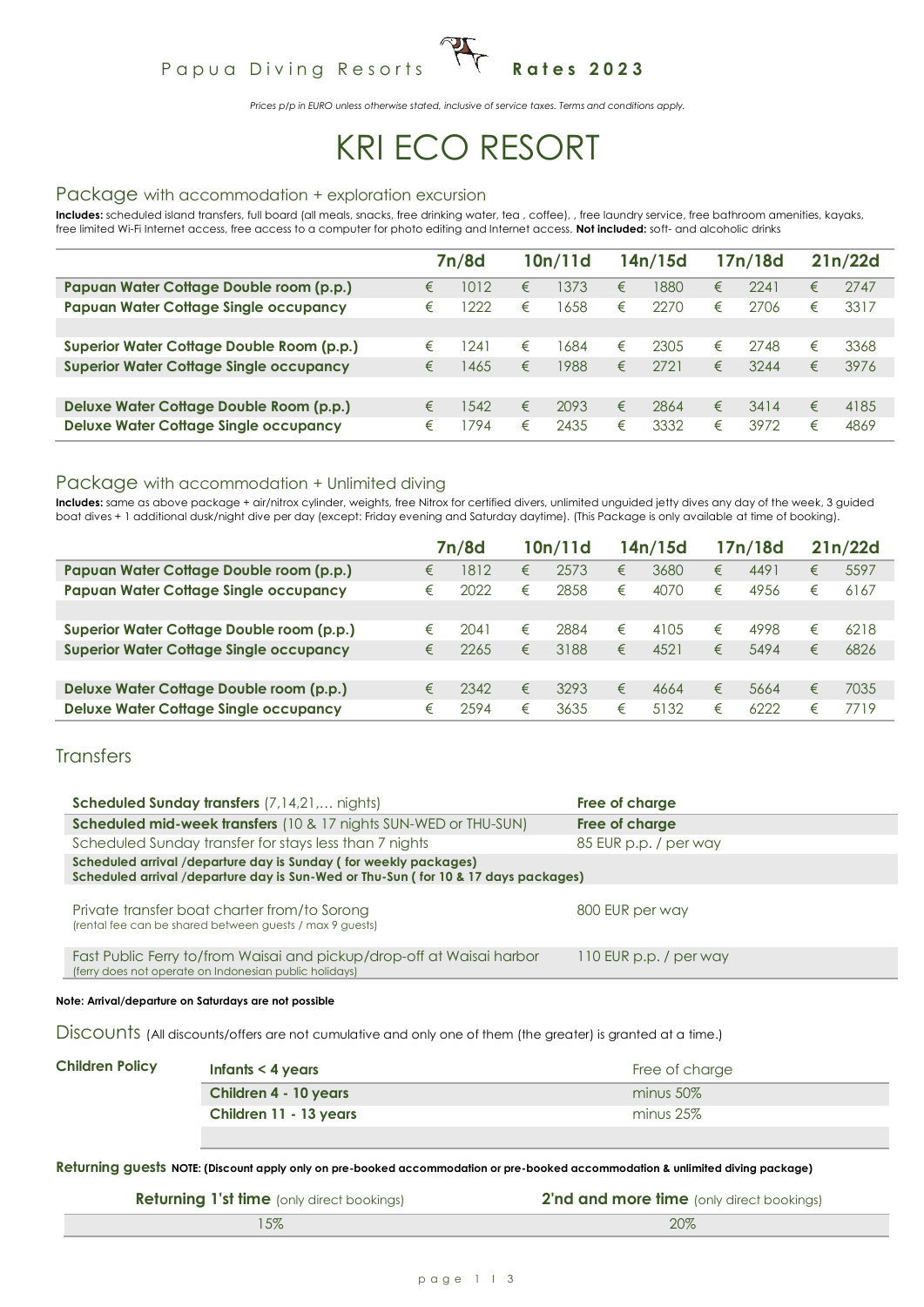# Papua Diving Resorts **Rates 2023**

#### Diving

Book the "Unlimited diving package" (see accommodation + unlimited diving package) or book a number of dives up-front or simply "Pay for what you dive" at the resort (see table below).

| Number of dives                                                      | $1 - 5$       | $6 - 10$      | $11 - 15$     | 16+           |
|----------------------------------------------------------------------|---------------|---------------|---------------|---------------|
| Price per dive                                                       | $\epsilon$ 60 | $\epsilon$ 56 | $\epsilon$ 53 | $\epsilon$ 50 |
| includes tanks, weights, guides and free nitrox for certified divers |               |               |               |               |
| Guided Snorkeling                                                    |               |               |               |               |
| Single boat snorkel trip                                             | $\epsilon$ 27 |               |               |               |
| Double boat snorkel-trip (min. 4 guests/on request)                  | $\epsilon$ 39 |               |               |               |
| Guided House reef snorkeling possible on request                     |               |               |               |               |

#### PADI Dive Training

|                                                                                             | price          | <b>Includes</b>                         |
|---------------------------------------------------------------------------------------------|----------------|-----------------------------------------|
| <b>DSD (Discover Scuba Diving)</b>                                                          | $\epsilon$ 130 | Theory + 1 Open Water/introduction dive |
| <b>Open Water Diver</b>                                                                     | $\epsilon$ 580 | Manual, certification, all equipment    |
| <b>Open Water Diver Referal</b>                                                             | $\epsilon$ 330 | Certification, all equipment            |
| <b>Advanced Open Water</b>                                                                  | $\epsilon$ 410 | Manual, 5 Dives, certification          |
| Advanced Open Water combined with Dive package                                              | $\epsilon$ 245 | Manual, certification                   |
| <b>Enriched Air (NITROX)</b>                                                                | $\epsilon$ 180 | Manual, certification, FREE NITROX      |
| more PADI specialty courses upon request (Deep, Drift, Night, Underwater Photography, etc.) |                |                                         |
| <b>PADI refresher course</b>                                                                | $\epsilon$ 85  | 1 dive + skill practice                 |
| Apnoe / Freediving                                                                          | On request     | training + certification                |

| Rental Equipment                                  | per dive      | per day       | per week       |  |
|---------------------------------------------------|---------------|---------------|----------------|--|
| Full set (BCD, reg., wetsuit, mask & fins, comp.) | $\epsilon$ 30 | $\epsilon$ 49 | $\epsilon$ 215 |  |
| <b>BCD</b> or regulator                           | $\xi$ 8       | $\epsilon$ 14 | $\epsilon$ 65  |  |
| <b>Wetsuit</b>                                    | $\epsilon$ 6  | $\epsilon$ 10 | $\epsilon$ 55  |  |
| Mask, snorkel & fins                              |               | $\epsilon$ 10 | $\epsilon$ 55  |  |
| Dive computer                                     |               | $\epsilon$ 12 | $\epsilon$ 58  |  |
| Dive torch                                        | $\xi$ 8       |               |                |  |
| 15I (large) tank                                  | $\epsilon$ 4  |               |                |  |
|                                                   |               |               |                |  |

#### Fluo Diving - surcharge (max.4 divers)

| 1 guest / 1 guide               |  |
|---------------------------------|--|
| $2 - 4$ guests / 1 guide (p.p.) |  |

\*incl. Special Mask/Dive Torch/Filter for Camera

#### Private Dive Guide (please request in advance)

| Price per dive | € 50  |
|----------------|-------|
| Price per day  | € 100 |

Some divers may find some dives challenging due to currents. Under certain circumstances some divers may require a private guide to be able to dive some sites. Typical examples are: inexperience with diving in current, below a reasonable level of fitness/strength and the lower and upper ranges of age.